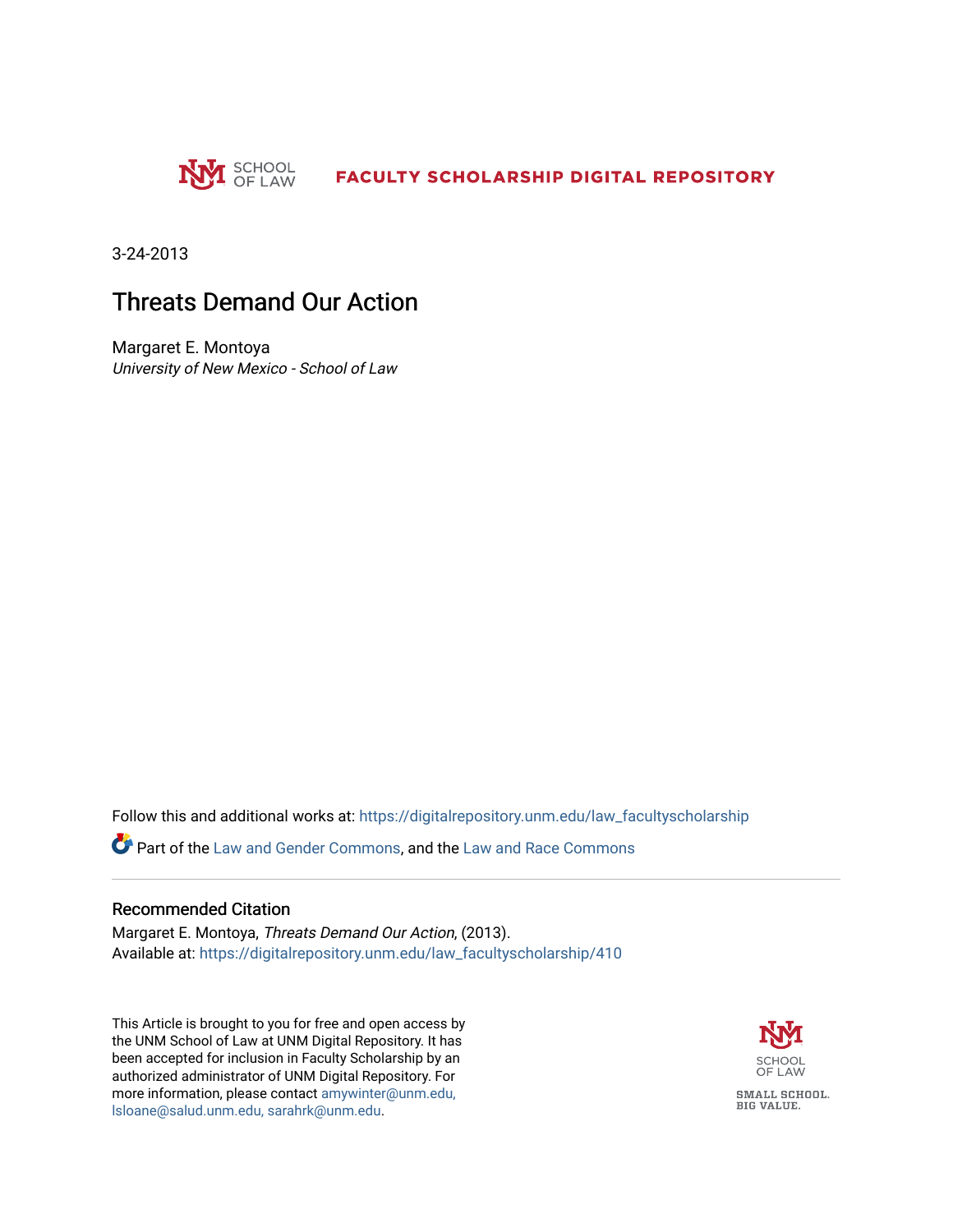# **THREATS DEMAND OUR ACTION**

## BY MARGARET MONTOYA

### ALBUQUERQUE JOURNAL Friday, March 24th, 2013 at 12:02am

Those of us who identify as progressive see this as a time when speaking up and engaging on public policy is our duty. I am writing to express my deep concern and dismay about the state of the federal government under Donald Trump. Like others, I have marched, donated, and joined Wednesday's International Women's Day protests against the administration of Donald Trump.

Each day he adds to my disgust and worry. It is challenging to list everything that concerns me, but there are issues that are paramount, such as:

1. The meddling of the Russians in our election and the evermore apparent collusion with Trump and his minions during and after the campaign, all of which constitute an attack against our sovereignty and an undermining of the pillars of democracy.

2. The Muslim travel ban, which was so obviously overbroad and legally sloppy, and in its latest iteration is still unnecessary to our national security as declared by the intelligence community.

3. Trump's incessant insults and scorn toward Mexico and Mexicans – and by extension, Mexican-Americans – in proposing an expensive and useless wall with taunts that Mexico will pay, the undoing of trade relations, the threats about mass deportations followed by a juiced-up ICE empowered to stop, detain and deport our neighbors.

4. The weakening of the media, Trump's continual and pathological lying, the inconsistent messages about policy from him and his sycophantic Cabinet secretaries and advisors.

5. Trump and chief strategist Steve Bannon's zeal and glee in instigating polarization as they articulate their dystopian vision of a white economic nationalism and the deconstruction of the administrative and regulatory state – what can this mean other than the dismantling of the architecture that protects ethnic, racial, sexual and religious minorities, women, the air, the land, the water, the old, the vulnerable; in short, a loss of the laws and regulations that give us an inchoate claim to being an exceptional nation?